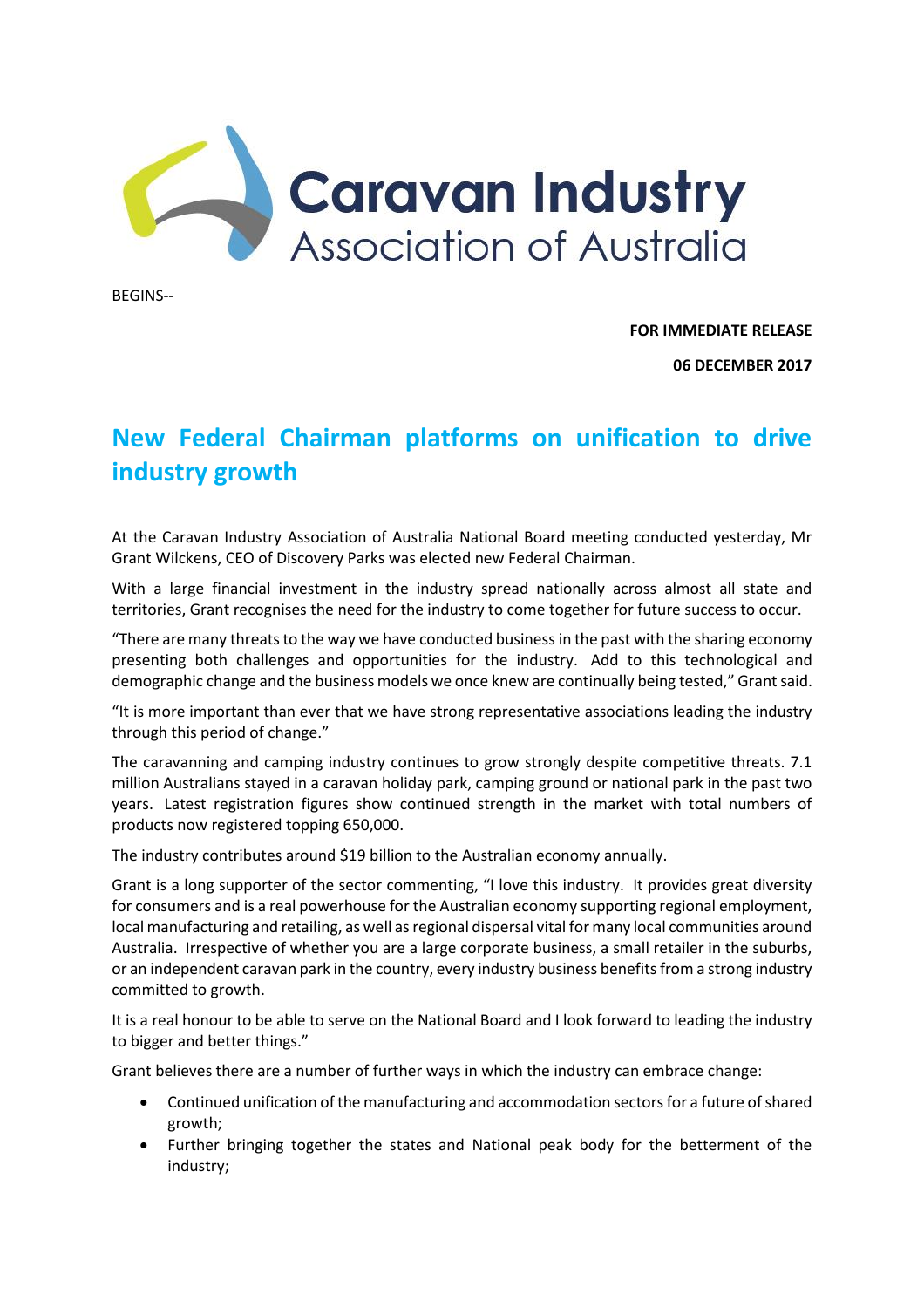- Ensuring the industry has a national voice for the future at the highest level of government; and
- Improving customer service and operational standards through training and accreditation programs.

Grant recognized outgoing Chairman Mark Lindsay as a champion for change and a strong leader.

"Mark has been an industry stalwart and the right man for the job in leading both the accommodation and manufacturing sectors and the peak national body through a period of much change. He has been generous with his time and tireless in his support and is a big believer in bringing the industry together, irrespective of sector. I look forward to honouring his legacy in looking at activities which grow the market, improve standards, and provide for future sustainability so all industry businesses wishing to better themselves can benefit."

Mark remains on the Board as a non-Executive Director.

The Board meeting also saw Dennis Austin elected as Deputy Chair and Martin Cotterell as Treasurer.

## **About Grant Wilckens**

Mr Grant Wilckens is the Chief Executive Officer and co-founder of Discovery Parks, Australia's largest owner and operator of lifestyle, holiday and workforce accommodation parks. From a corporate finance background with Rothschild and 360 Capital Group, Grant has become a leading figure in the Australian accommodation park industry.

Grant graduated with a Bachelor of Commerce from the University of Adelaide. He is an Associate Member of the Institute of Chartered Accountants, an Associate Member of the Financial Securities Institute in the United Kingdom.

## **About Caravan Industry Association of Australia**

Caravan Industry Association of Australia is the peak national body for the caravanning and camping industry in Australia, representing over 3,500 businesses across the entire supply chain and 53,000 employees. In addition to this, they communicate regularly with consumers who have an interest in the caravanning and camping lifestyle, maintaining an active database of over 360,000 consumers and a social media community with more than 145,000 participants.

--ENDS

Media contact: Louise Avery 03 9815 2015 [louisea@caravanindustry.com.au](mailto:louisea@caravanindustry.com.au)

**Please use the full name when referring to Caravan Industry Association of Australia, not the acronym CIAA, as several unconnected organisations use this acronym. For further information including requests for comment or imagery, please contact Louise Avery: Phone 03 9815 2015 or email** [louisea@caravanindustry.com.au](mailto:louisea@caravanindustry.com.au)

*Caravan Industry Association of Australia is the peak national body for the caravanning and camping industry in Australia. Our organisation's vision is, "To lead and champion a robust, compliant and*